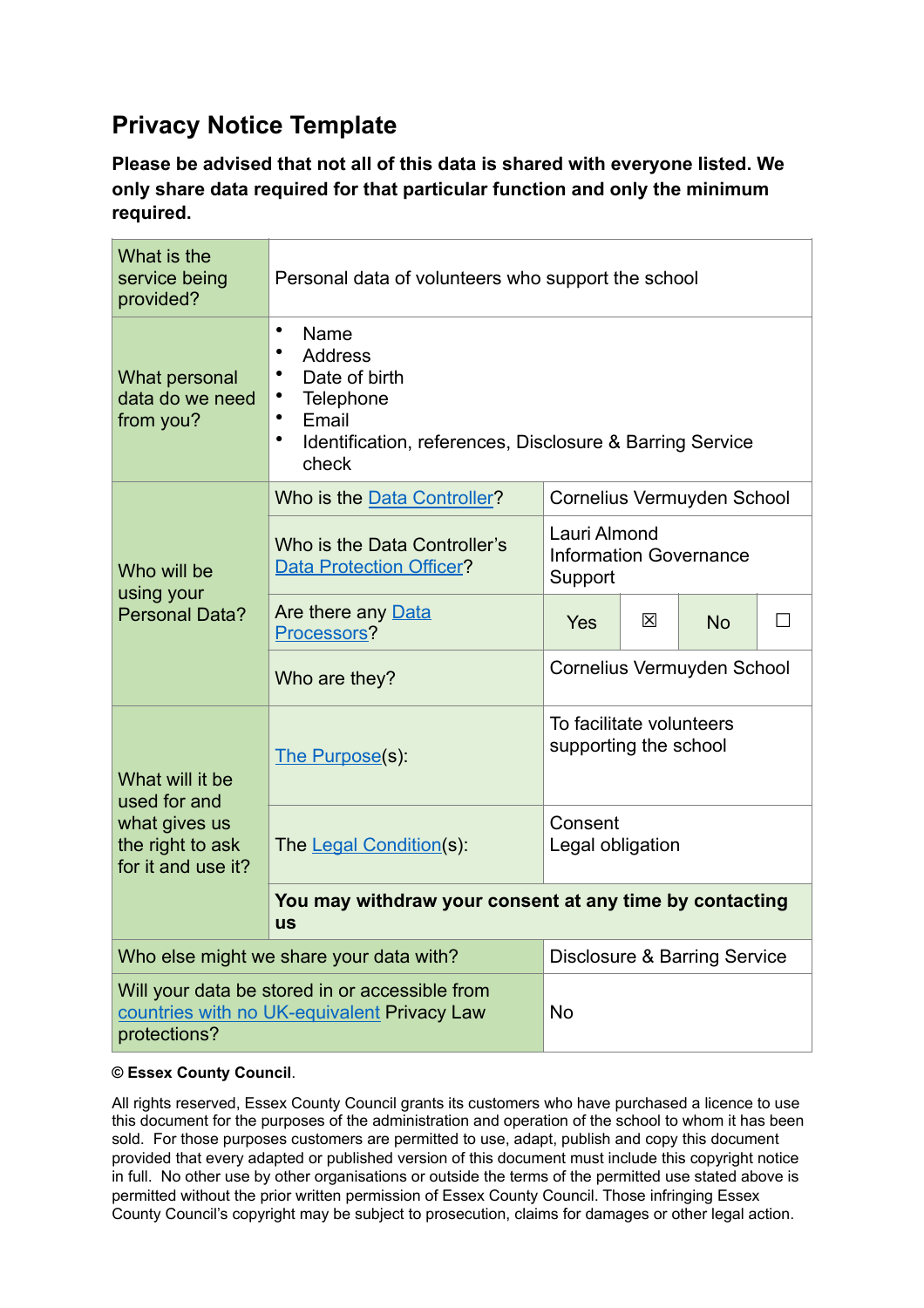| How long will<br>your data be<br>kept?                                                                                                                                  | When will it stop being used?                                                            |   |                 |                                                                                              | When the volunteer leaves |           |                                                          |             |
|-------------------------------------------------------------------------------------------------------------------------------------------------------------------------|------------------------------------------------------------------------------------------|---|-----------------|----------------------------------------------------------------------------------------------|---------------------------|-----------|----------------------------------------------------------|-------------|
|                                                                                                                                                                         | How long after this will it be<br>deleted?                                               |   |                 | When the volunteer leaves                                                                    |                           |           |                                                          |             |
| Our use of the<br>data will be<br>subject to your<br>legal rights<br>(marked if<br>applicable):                                                                         | <b>Inform</b>                                                                            | 区 | <b>Access</b>   | 区                                                                                            | <b>Rectify</b>            | 区         | <b>Erase</b>                                             | $\boxtimes$ |
|                                                                                                                                                                         | <b>Restrict</b>                                                                          | 図 | <b>Portable</b> | $\Box$                                                                                       | <b>Object</b>             | 区         | <b>Automate</b>                                          |             |
| We will make<br>automated<br>decisions or<br>profile you based<br>on your data                                                                                          | How will this be done?                                                                   |   |                 | N/A                                                                                          |                           |           |                                                          |             |
|                                                                                                                                                                         | What will happen as a result of<br>the decisions?                                        |   |                 |                                                                                              | N/A                       |           |                                                          |             |
| As you are giving<br>your data directly<br>to us:                                                                                                                       | This is the reason why we are<br>allowed to ask for it and use it:                       |   |                 | We only process this data with<br>your consent which you are<br>free to withdraw at any time |                           |           |                                                          |             |
|                                                                                                                                                                         | This is what could happen if<br>you refused to let us use your<br>data for this purpose: |   |                 | We could not accept you as a<br>volunteer at the school                                      |                           |           |                                                          |             |
| As you are not<br>giving your data<br>directly to us:                                                                                                                   | This is who is giving us your<br>personal data:                                          |   |                 | N/A                                                                                          |                           |           |                                                          |             |
|                                                                                                                                                                         | This is a source of personal<br>data open to anyone                                      |   |                 | Yes                                                                                          | $\Box$                    | <b>No</b> | ⊠                                                        |             |
|                                                                                                                                                                         | These are the categories of<br>personal data being given to us                           |   |                 |                                                                                              | N/A                       |           |                                                          |             |
| Visit the following links for more information about Privacy Law, our<br>obligations and your Rights:                                                                   |                                                                                          |   |                 |                                                                                              |                           |           |                                                          |             |
| The ICO Guide to the General Data Protection Regulations 2016<br><b>The General Data Protection Requlations 2016</b>                                                    |                                                                                          |   |                 |                                                                                              |                           |           |                                                          |             |
| If you have concerns over the way we are asking for or using your personal<br>data, please raise the matter with our Data Protection Officer by the following<br>means: |                                                                                          |   |                 |                                                                                              |                           |           |                                                          |             |
| <b>Postal Address</b>                                                                                                                                                   | Island, Essex, SS8 9QS                                                                   |   |                 |                                                                                              |                           |           | <b>Cornelius Vermuyden School. Dinant Avenue, Canvey</b> |             |

## **© Essex County Council**.

All rights reserved, Essex County Council grants its customers who have purchased a licence to use this document for the purposes of the administration and operation of the school to whom it has been sold. For those purposes customers are permitted to use, adapt, publish and copy this document provided that every adapted or published version of this document must include this copyright notice in full. No other use by other organisations or outside the terms of the permitted use stated above is permitted without the prior written permission of Essex County Council. Those infringing Essex County Council's copyright may be subject to prosecution, claims for damages or other legal action.